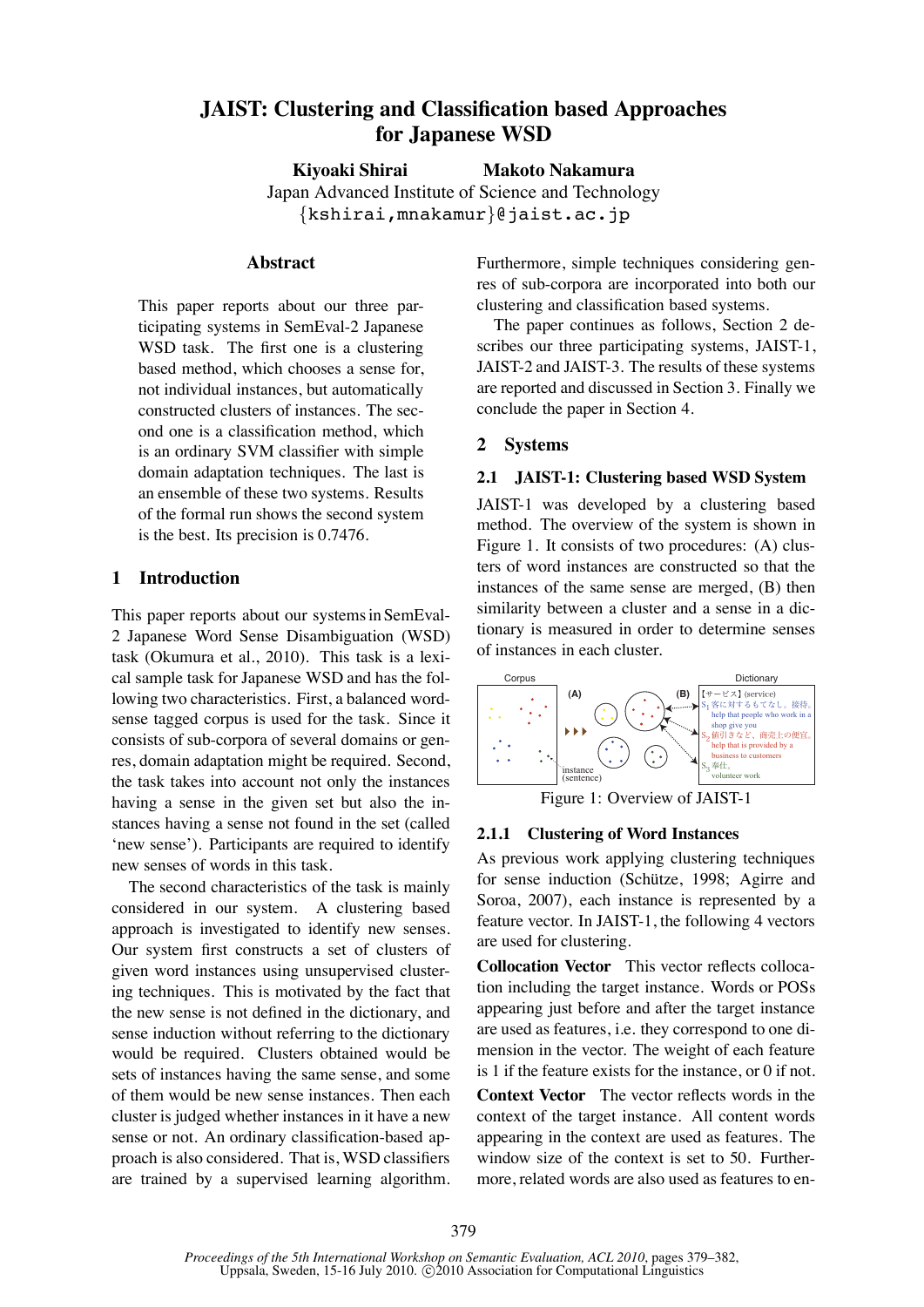rich the information in the vector. Related words are defined as follows: first topics of texts are automatically derived by Latent Dirichlet Allocation (LDA) (Blei et al., 2003), then words which are the most closely associated with each topic are formed into a 'related word set'. If one word in a related word set appears in the context, other words in that set also have a positive weight in the vector. More concretely, the weight of each feature is determined to be 1 if the word appears in the context or 0.5 if the word does not appear but is in the related word set.

**Association Vector** Similarly to context vector, this reflects words in the context of the target instance, but data sparseness is alleviated in a different manner. In advance, the co-occurrence matrix A is constructed from a corpus. Each row and column in A corresponds to one of the most frequent 10,000 content words. Each element  $a_{i,j}$  in the matrix is  $P(w_i|w_j)$ , conditional probability representing how likely it is that two words  $w_i$  and  $w_j$ will occur in the same document. Now  $j$ -th column in  $A$  can be regarded as the co-occurrence vector of  $w_j$ ,  $\vec{o}(w_j)$ . Association vector is a normalized vector of sum of  $\vec{o}(w_j)$  for all words in the context.

**Topic Vector** Unlike other vectors, this vector reflects topics of texts. The topics  $z_j$  automatically derived by PLSI (Probabilistic Latent Semantic Indexing) are used as features. The weight for  $z_i$  in the vector is  $P(z_i | d_i)$  estimated by Folding-in algorithm (Hofmann, 1999), where  $d_i$  is the document containing the instance. Topic vector is motivated by the well-known fact that word senses are highly associated with the topics of documents.

Target instances are clustered by the agglomerative clustering algorithm. Similarities between instances are calculated by cosine measure of vectors. Furthermore, pairs of instances in different genre sub-corpora are treated as 'cannot-link', so that they will not be merged into the same cluster. Clustering procedure is stopped when the number of instances in a cluster become more than a threshold  $N_c$ .  $N_c$  is set to 5 in the participating system.

The clustering is performed 4 times using 4 different feature vectors. Then the best one is chosen from the 4 sets of clusters obtained. A set of cluster  $C$  (={ $C_i$ }) is evaluated by  $E(C)$ 

$$
E(C) = \sum_{i} coh(C_i)
$$
 (1)

where 'cohesiveness'  $coh(C_i)$  for each cluster  $C_i$ is defined by (2).

$$
coh(C_i) = \frac{1}{|C_i|} \sum_{j=1}^{|C_i|} rel\text{-}sim(\vec{v}_{ij}, \vec{g}_i)
$$

$$
= \frac{1}{|C_i|} \sum_{j=1}^{|C_i|} \frac{sim(\vec{v}_{ij}, \vec{g}_i)}{\max_j sim(\vec{v}_{ij}, \vec{g}_i)} (2)
$$

 $\vec{v}_{ij}$  is an instance vector in the cluster  $C_i$ , while  $\vec{g}_i$ is an average vector of  $C_i$ .  $rel\text{-}sim(\vec{v}_{ij}, \vec{g}_i)$  means the relative similarity between the instance vector and average vector. Intuitively,  $coh(C_i)$  evaluates how likely instances in the cluster are similar each other. C such that  $E(C)$  is maximum is chosen as the final set of clusters.

# **2.1.2 Similarity between Clusters and Senses**

After clustering, similarity between a cluster  $C_i$ and a sense  $S_j$  in the dictionary,  $sim(C_i, S_j)$ , is calculated for WSD.  $C_i$  and  $S_j$  are represented by cluster vector  $\vec{c}_i$  and sense vector  $\vec{s}_j$ , respectively. Then cosine measure between these two vectors is calculated as  $sim(C_i, S_i)$ .

The cluster vector  $\vec{c}_i$  is defined as (3):

$$
\vec{c}_i = \frac{1}{N} \sum_{e_{ik} \in C_i} \sum_{t_l \in e_{ik}} \vec{o}(t_l)
$$
 (3)

In (3),  $e_{ik}$  stands for an instance in the cluster  $C_i$ ,  $t_l$  words appearing in the context of  $e_{ik}$ ,  $\vec{o}(t_l)$  cooccurrence vector of  $t_l$  (similar one used in association vector), and  $N$  the constant for normalization. So  $\vec{c}_i$  is similar to association vector, but the co-occurrence vectors of words in the contexts of all instances in the cluster are summed.

The sense vector  $\vec{s}_j$  is defined as in (4).

$$
\vec{s}_j = \frac{1}{N} \left( \sum_{t_k \in D_j} \vec{o}(t_k) + \sum_{t_l \in E_j} w_e \cdot \vec{o}(t_l) \right) \quad (4)
$$

 $D_i$  stands for definition sentences of the sense  $S_i$ in the Japanese dictionary Iwanami Kokugo Jiten (the sense inventory in this task), while  $E_i$  a set of example sentences of  $S_i$ . Here  $E_i$  includes both example sentences from the dictionary and ones excerpted from a sense-tagged corpus, the training data of this task.  $w_e$  is the parameter putting more weight on words in example sentences than in definition sentences. We set  $w_e = 2.0$  through the preliminary investigation.

Based on  $sim(C_i, S_j)$ , the system judges whether the cluster is a collection of new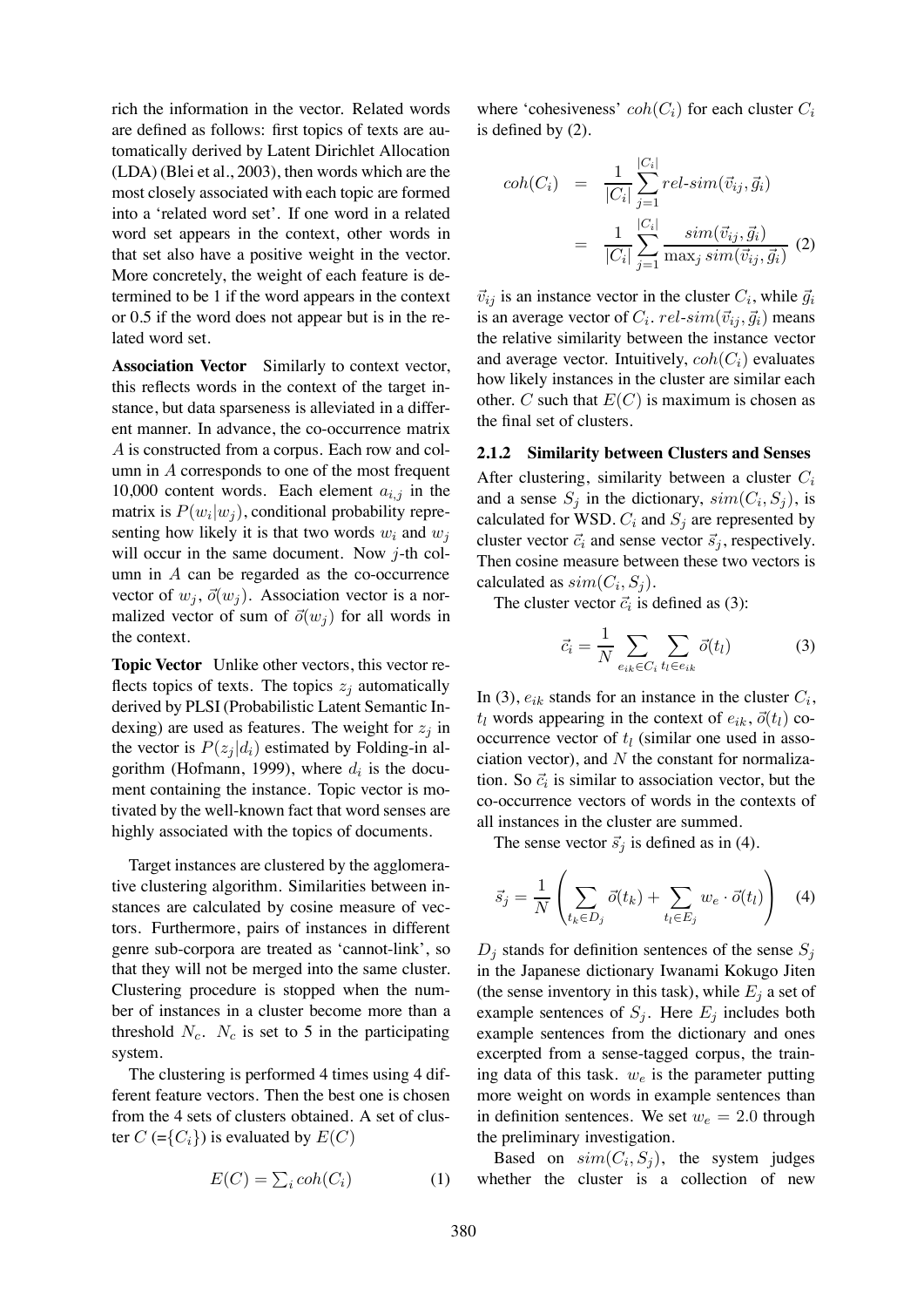sense instances. Suppose that  $MaxSim_i$  is  $\max_j sim(C_i, S_j)$ , the maximum similarity between the cluster and the sense. If  $MaxSim_i$  is small, the cluster  $C_i$  is not similar to any defined senses, so instances in  $C_i$  could have a new sense. The system regards that the sense of instances in  $C_i$  is new when  $MaxSim_i$  is less than a threshold  $T_{ns}$ . Otherwise, it regards the sense of instances in  $C_i$  as the most similar sense,  $S_j$  such that  $j = \arg \max_j sim(C_i, S_j)$ .

The threshold  $T_{ns}$  for each target word is determined as follows. First the training data is equally subdivided into two halves, the development data  $D_{dev}$  and the training data  $D_{tr}$ . Next, JAIST-1 is run for instances in  $D_{dev}$ , while example sentences in  $D_{tr}$  are used as  $E_i$  in (4) when sense vectors are constructed. For words where new sense instances exist in  $D_{dev}$ ,  $T_{ns}$  is optimized for the accuracy of new sense detection. For words where no new sense instances are found in  $D_{dev}$ ,  $T_{ns}$  is determined by the minimum of  $MaxSim_i$  as follows:

$$
T_{ns} = (\min_{i} MaxSim_{i}) \times \gamma \tag{5}
$$

Since even the cluster of which  $MaxSim_i$  is minimum represents not a new but a defined sense, the minimum of  $MaxSim_i$  is decreased by  $\gamma$ . To determine  $\gamma$ , the ratios

$$
\frac{MaxSim_i \text{ of clusters of new senses}}{MaxSim_i \text{ of clusters of defined senses}} \quad (6)
$$

are investigated for  $5 \text{ words}^1$ . Since we found the ratios are more than 0.95, we set  $\gamma$  to 0.95.

### **2.2 JAIST-2: SVM Classifier with Simple Domain Adaptation**

Our second system JAIST-2 is the classification based method. It is a WSD classifier trained by Support Vector Machine (SVM). SVM is widely used for various NLP tasks including Japanese WSD (Shirai and Tamagaki, 2004). In this system, new sense is treated as one of the sense classes. Thus it would never choose "new sense" for any instances when no new sense instance is found in the training data. We used the LIBSVM package<sup>2</sup> to train the SVM classifiers. Linear kernel is used with default parameters.

The following conventional features of WSD are used for training the SVM classifiers.

•  $W(0), W(-1), W(-2), W(+1), W(+2)$  $P(-1), P(-2), P(+1), P(+2)$ 

instance.

Words and their POSs appearing before or after a target instance. A number in parentheses indicates the position of a word from a target instance.  $W(0)$  means a target instance itself.

- $W(-2)$ & $W(-1)$ , $W(+1)$ & $W(+2)$ , $W(-1)$ & $W(+1)$  $P(-2)$ & $P(-1)$ ,  $P(+1)$ & $P(+2)$ ,  $P(-1)$ & $P(+1)$ Pairs of words (or their POSs) near a target
- Base form of content words appearing in the context (bag-of-words).

The data used in this task is a set of documents with 4 different genre codes: OC (Web page), OW (white paper), PB (book) and PN (newspaper). The training data consists of documents of 3 genres OW, PB and PN, while the test data contains all 4 genres. Considering domain adaptation, each feature  $f_i$  is represented as  $f_i + g$  when SVM classifiers are trained.  $g$  is one of the genre codes  $\{OW, PB, PN\}$  if  $f_i$  is derived from the documents of only one genre  $q$  in the training data, otherwise  $g$  is 'multi'. For instances in the test data, only features  $f_i+g_t$  and  $f_i+multi$  are used, where  $g_t$  is the genre code of the document of the target instance. If  $q_t$  is OC (which is not included in the training data), however, all features are used. The above method aims at distinguishing genre intrinsic features and improving the WSD performance by excluding features which might be associated with different genres.

### **2.3 JAIST-3: Ensemble of Two Systems**

The third system combines clustering based method (JAIST-1) and classification based method (JAIST-2). The basic idea is that JAIST-1 be used only for reliable clusters, otherwise JAIST-2 is used. Here 'reliable cluster' means a cluster such that  $MaxSim_i$  is high. The greater the similarity between the cluster and the sense is, the more likely the chosen sense is correct. Furthermore, JAIST-1 is used for new sense detection. The detailed procedure in JAIST-3 is:

- 1. If JAIST-1 judges a cluster to be a collection of new sense instances, output 'new sense' for instances in that cluster.
- 2. For instances in the top  $N_{cl}$  clusters of  $MaxSim_i$ , output senses chosen by JAIST-1.
- 3. Otherwise output senses chosen by JAIST-2.

<sup>&</sup>lt;sup>1</sup>Among 50 target words in this task, there exist new sense instances of only 'kanou'(possibility) in  $D_{dev}$ . So we checked 4 more words, other than target words.

<sup>2</sup> http://www.csie.ntu.edu.tw/∼cjlin/ libsvm/